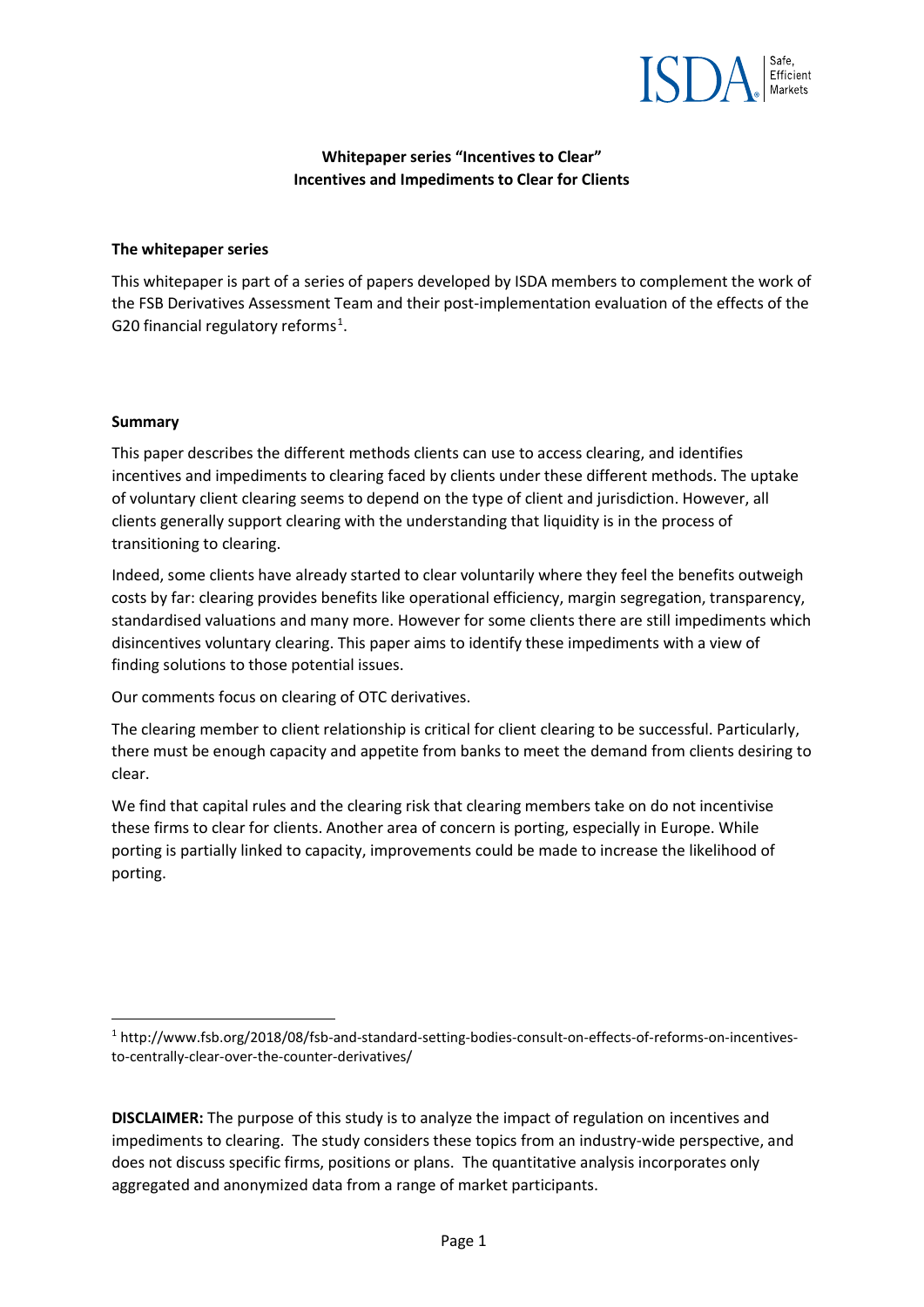Based on these considerations, we have developed the following policy proposals:

# *Clearing Member Capacity*

Clearing member capacity for client clearing is a key determinant of clients finding clearing members, and for porting to be successful.

We propose to increase capacity through:

- Review of all capital requirements related to client clearing
	- o In particular this should include recognising initial margin when calculating the leverage exposure.
	- o Holistic recalibration of SA-CCR , for instance of the way IM is recognised or the general over-conservative calibration, in line with policy recommendations produced by ISDA in a separate stream of work.<sup>[2](#page-1-0)</sup>
- Review the G-SIB framework
	- o Recognise that clearing regardless of the clearing model at issue (principal vs. agency) – reduces complexity and interconnectedness
	- o Recognise initial margin in the G-SIB framework
- Considering the willingness of clearing members to underwrite the risk of a CCP when designing rules regarding CCP recovery and resolution. The more burden is placed on clearing members in a crisis, the less risk and exposure these clearing members will be willing to take on.

### *Porting*

- Permit the new clearing member to rely initially on the previous due diligence conducted by the previous clearing member, due to the fact that they are a regulated entity<sup>[3](#page-1-1)</sup>. A realistic timeline for subsequently conducting "know your customer" (KYC) by the accepting clearing member could be set through regulation.
- Improve the operational processes around porting to ensure there are no bottlenecks outside of the decision to take on a client that wishes to be ported.
- Temporarily waive minimum capital requirements for the exposures of the ported clients.
- Implement an implied consent of all clients in an omnibus account to port positions from the defaulted clearing member.

We also recommend greater standardisation, alignment and comparability of CCP rulebooks where possible – in particular in respect of default management process, porting, recovery and resolution to provide transparency and confidence, as well as reduce the legal resource required for participants to assess the impact of those rules on their business.

<span id="page-1-0"></span> $2$  Given the known severe shortcomings of the Current Exposure Method (CEM) in particular for exchangetraded derivatives, any delay in replacing CEM should be avoided by introducing the option for firms to use SA-CCR as currently calibrated.

<span id="page-1-1"></span><sup>&</sup>lt;sup>3</sup> Firms must of course remain permitted to apply their own KYC policies over and above any regulatory requirements.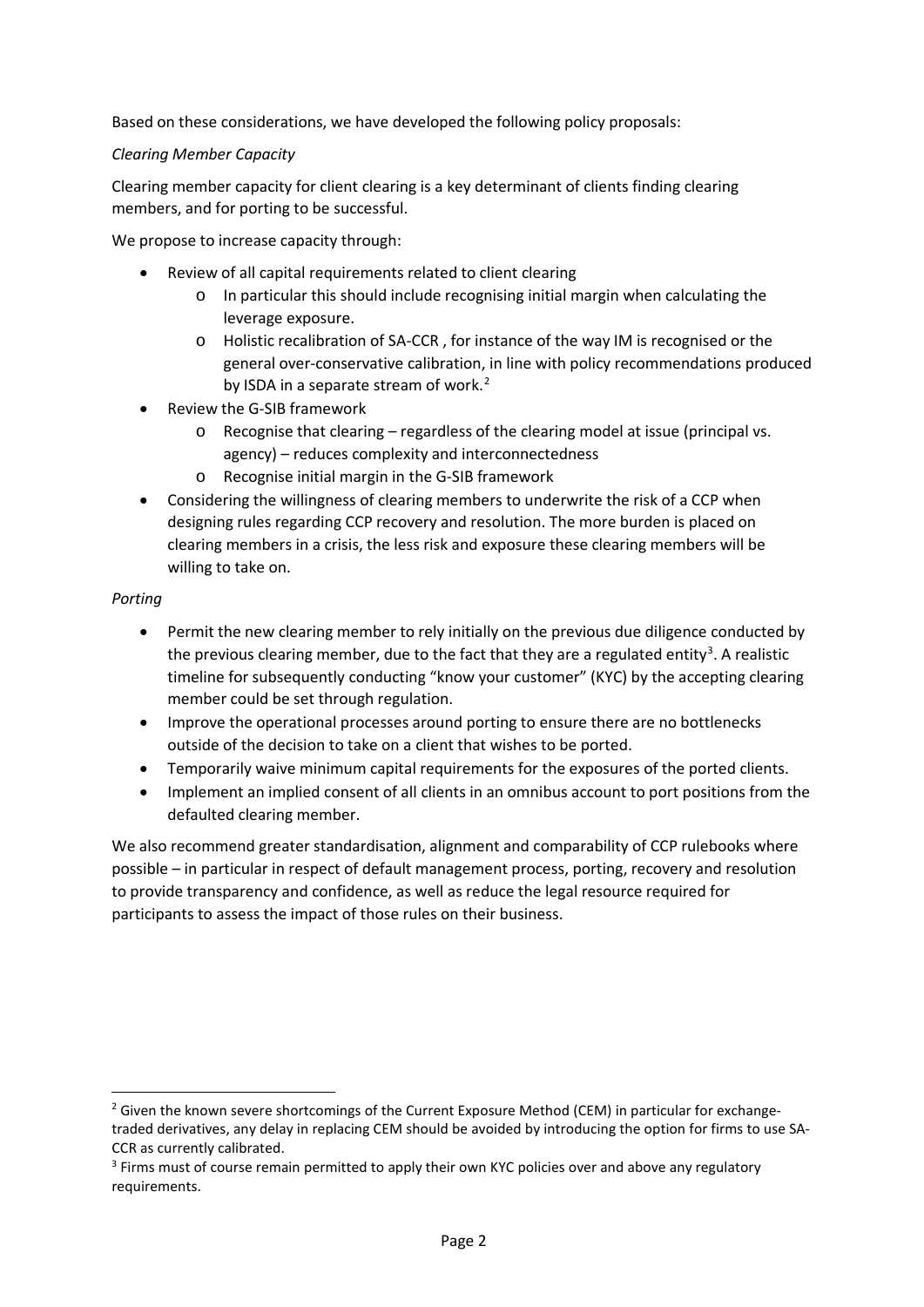# **Scope**

Clearing members and firms which meet CCP access criteria have a choice as to which CCPs to join. Their access to clearing is dependent on whether they are willing to bear the risk and cost of being a clearing member at a particular CCP.

This paper focuses on firms that are not usually direct members of CCPs. These are typically buy-side and smaller banks that are too small to satisfy CCP access criteria, do not have large enough positions to warrant the fixed cost (significant compliance, risk management, legal and technology burden) of being a clearing member, or are unable to join a CCP due to other reasons, for example because they cannot participate in the default management process or mutualise members' risk. These firms would usually access clearing via a traditional broker willing to intermediate and provide clearing member services.

The risk and cost associated with being a clearing member can affect the willingness of clearing members to join a particular CCP. Even if a clearing member clears its house positions, they may not be willing to provide client clearing services. These considerations will be covered further below.

#### **Non clearing member firms ("Clients")**

Buy-side entities are generally in favour of central clearing. Different types of buy-side clients may however weigh the costs and benefits of clearing differently (and disagree on whether certain costs or benefits exist). This assessment can also be dependent on the location of the client. Examples of each category include:

Potential benefits:

- Operational efficiency
- Clear legal framework
- Multilateral netting and credit risk elimination to execution brokers
- Standardised valuations and margin requirements etc.
- Reduced margin due to portfolio margin benefits versus non cleared margin rules (multilateral netting)
- Increased base of execution brokers
- Consolidated daily settlements
- Collateral being held at the CCP rather than on the balance sheet of a trading counterparty
- Options on different account structures/ levels of protection
- Robust risk management and default management practices of the CCP
- Transparent end-of-day pricing of cleared positions.

Potential impediments:

- Increases fees and costs for clients (both CCP and CM fees) for maintaining positions. Fixed costs (internal and external IT systems, setting up middleware and connections, risk models and management, minimum fees) are particularly inefficient for smaller counterparties.
- Creates complicated, two-tiered counterparty risk, with risk to clearing member (e.g. VM transit risk) and central counterparty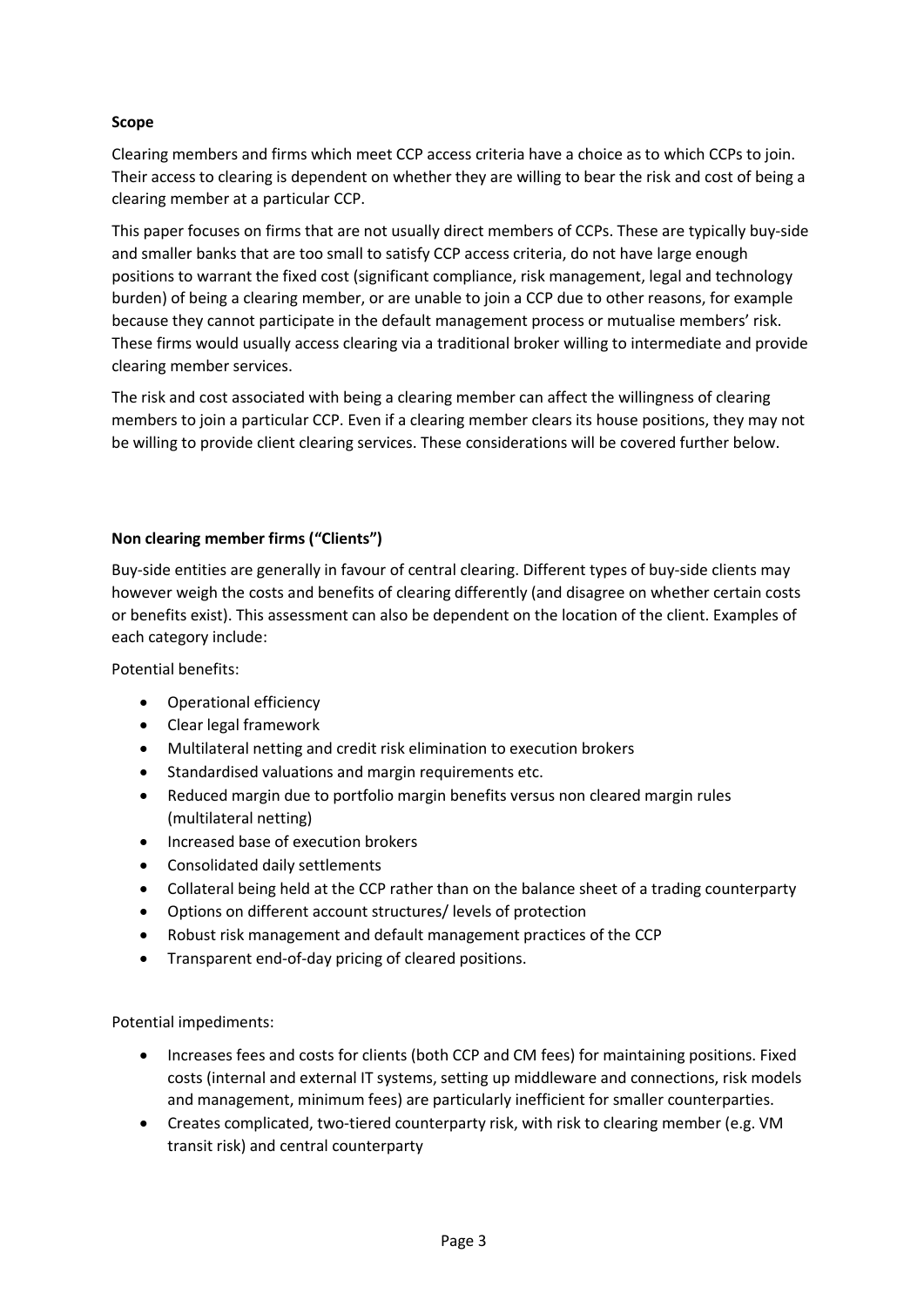- Introduces information challenges to clients who must analyse CCP counterparty risk with insufficient disclosure
- Lack of opportunities for cross-product netting and margining
- Concentrates counterparty risk at one, or in some cases a small number of, clearing member and a handful of CCPs instead of across various execution brokers
- Risk to "continuity of transactions" if porting is not reliable, either in the case of the clearing member defaulting, or the clearing member terminating its services.
- Forces clients to post collateral in a format that may not suit its asset holdings, because CCPs can only accept variation margin in cash.
- CCP default management is focused on stabilising the system as a whole. If porting fails, this could make liquidation less flexible and more costly for clients compared to bilateral transactions.
- Clearing participants might have to bear costs of CCP recovery and resolution.
- The operational models of CCPs requiring variation margin to be posted in cash is also significant disincentive to clear for many clients, in particular European pension funds.

There are several possible methods for clients to access clearing:

- Becoming a clearing member itself
- Client clearing through a direct relationship with a clearing member
- Hybrid clearing models, which are hybrids between CCP membership and client clearing relationships (see description below)
- Indirect clearing, a variant of client clearing, where the firm becomes a client of a firm which is itself a client of a clearing member

### **Client Clearing**

For OTC derivatives, becoming a direct client of a clearing member is the usual way to access clearing.

Client clearing falls under a variety of models, which include:

*The agency model:* The agency model considered in this paper is the US "futures commission merchant" (FCM) model, which is a variant of the agency model. In the US, collateral for OTC derivatives transactions is posted according to the Legally Segregated Operationally Commingled (LSOC) model. Under LSOC all margin is collected gross and passed to the CCP. US laws provide safeguards that the client will always receive back the value of its collateral, but not necessarily the same collateral. Should an FCM default, there is support by the US bankruptcy code for flexibility and precedent of CCPs porting the whole client book of the failed FCM to another FCM. If porting fails, client positions will be liquidated by the CCP together with the defaulting FCM's positions as part of the CCP's default management process.

*The principal-to-principal model:* This model is predominantly used in Europe and Asia. The client transacts with its clearing member, who then has an equal but opposite transaction with the CCP. There are more diverse segregation models, dependent on the jurisdiction. In Europe, a client has the choice between net omnibus models with the least amount of protection, gross omnibus models and full segregation, under which a client receives back exactly the same collateral it posted. As in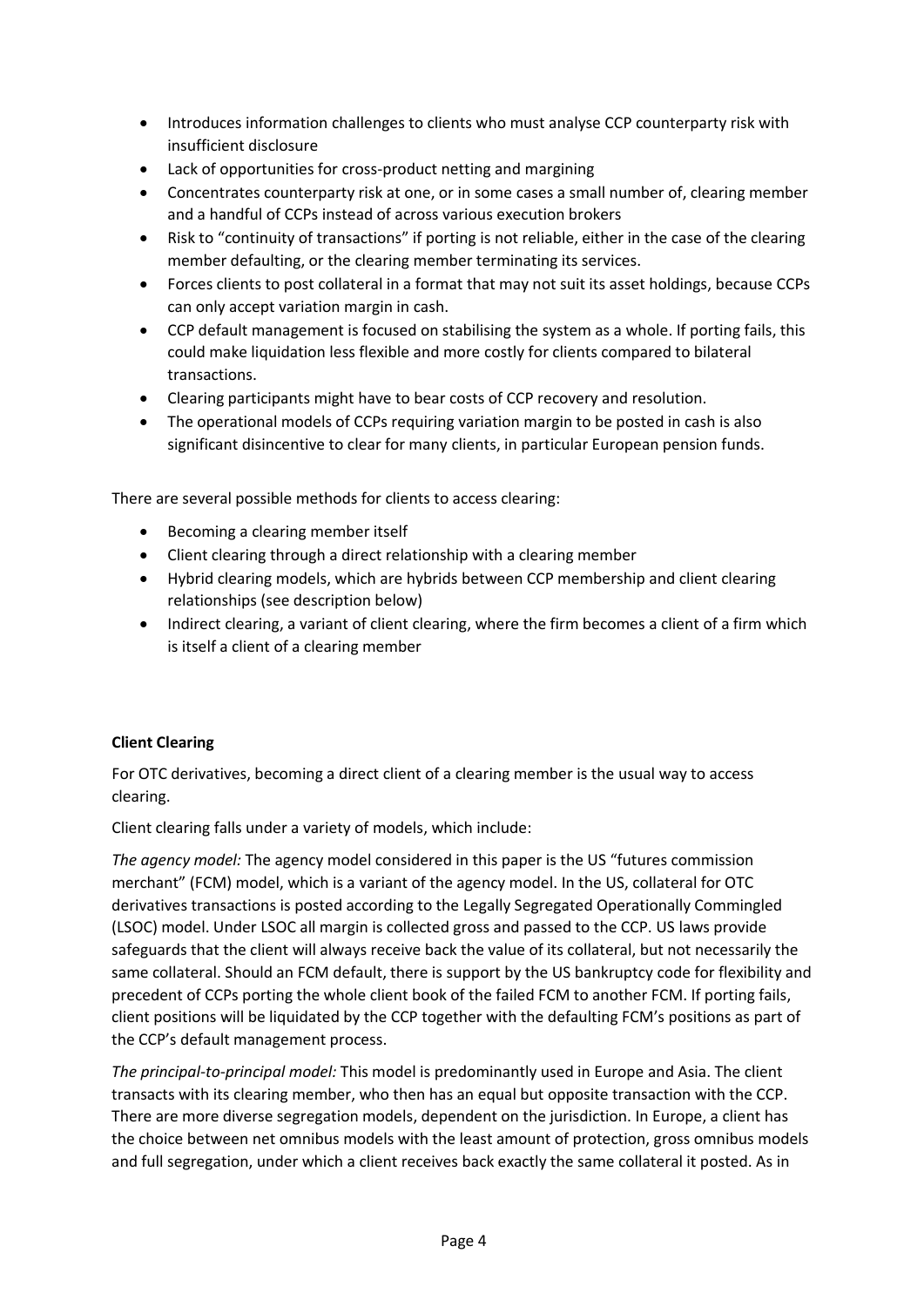the US, if porting fails, client positions will be liquidated by the CCP together with the defaulting clearing member's positions as part of the CCP's default management process.

# *Porting*

Porting must work for clients under all clearing models in order to ensure that client portfolios benefit from continuity of clearing even if the clients' clearing member defaults.

Clearing members do not usually provide guaranteed back up clearing service because of the significant cost and risk this introduces to clearing providers. Usually clients would have agreements with more than one clearing member in normal market circumstances so, if one clearing member defaults or terminates its services, then there are systems and connectivity established with an alternate clearing member which can be used to port the positions to. This is dependent on whether the alternate clearing member agrees to accept additional risk and positions on behalf of clients or not.

A clearing member default and the subsequent increased number of clients needing an alternate clearing member is likely to coincide with stressed market conditions when clearing members are less likely to want to increase their risk and exposure which introduces the risk of porting failing.

Since porting cannot be guaranteed, clients face a significant risk of that their positions are liquidated if porting fails upon either clearing member default or termination provisions.

While the choice of CCP account structures have increased over the last few years to offer greater asset protection and segregation, which is a necessary condition to ensure the feasibility of successfully porting, porting is still not guaranteed. One way of minimising the risk of porting failing is to increase clearing member capacity by increasing banks' appetite for clearing business. This can be tackled by a combination of proportionate bank capital treatment to the risk, as well as temporarily waiving capital requirements for ported portfolios in stressed market conditions. Please see below for further discussion of cost and incentives for banks to provide client clearing services.

In previous FCM defaults in the US, CCPs ported the whole client book to another FCM in accordance with the legal structure in the US which encourages this approach<sup>[4](#page-4-0)</sup>. This is a pragmatic way to port many clients in a short time, assuming a replacement FCM can be found. However, this can cause issues with documentation, as well as know-your-customer and anti-money-laundering requirements.

In Europe, the legal framework is different and each client must find a replacement clearing member to port its positions within a tight time frame of usually 2 business days. As banks do not typically provide guaranteed porting services to clients, it would be a considerably difficult task for clients to find a bank willing to increase its exposure and step in as an alternate CM, at what is likely to be a time of stress if a CM defaults. This process has not yet been tested and there is currently no precedent for porting a defaulting CMs OTC client positions.

For clients in a net omnibus account, porting will be extremely difficult, especially in a framework where every client can chose the clearing member to port to, as collateral and transactions are commingled with other clients' collateral and transactions.

<span id="page-4-0"></span><sup>&</sup>lt;sup>4</sup> To date there haven't been any defaults involving porting of OTC derivatives clients.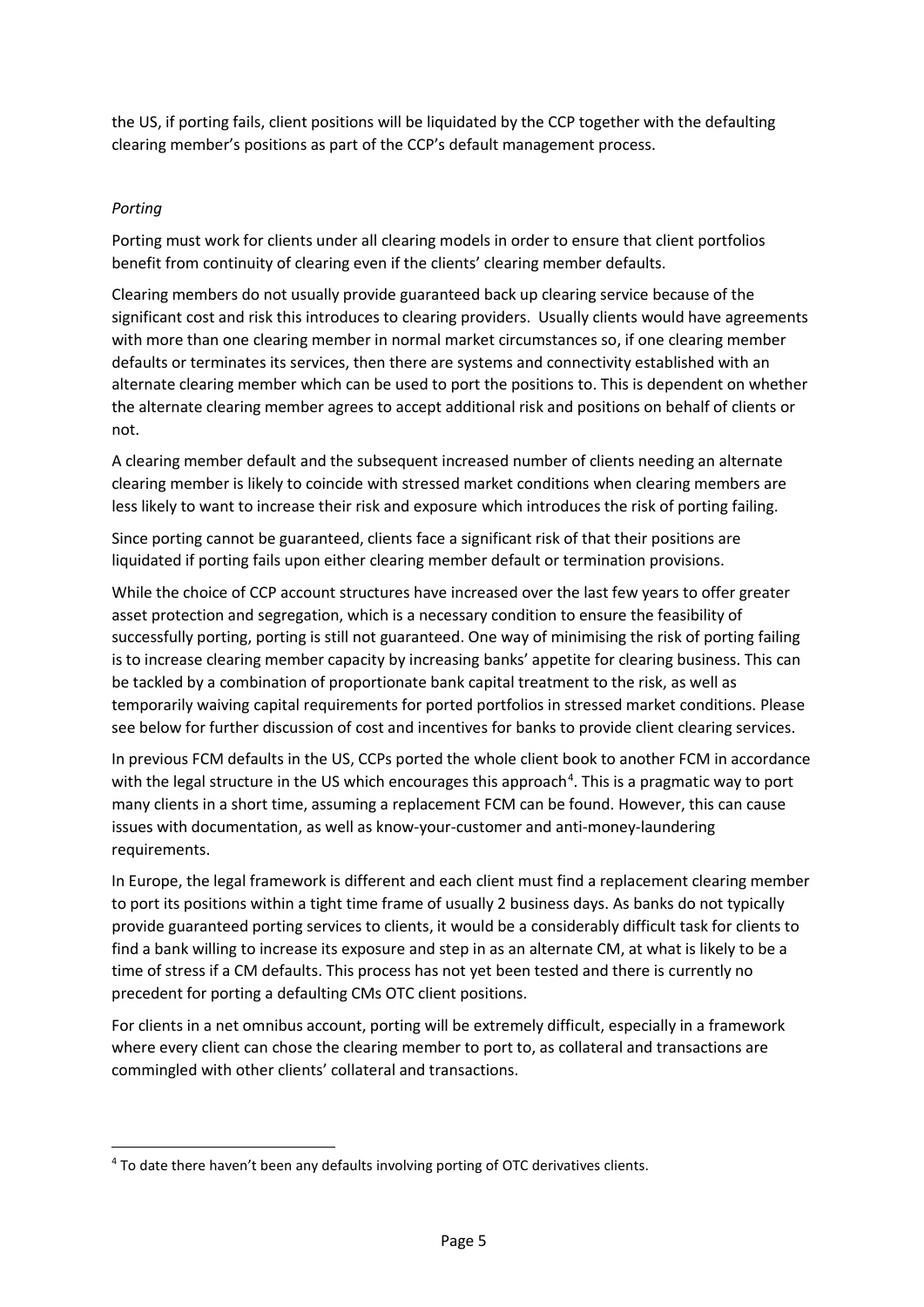The risk of porting failing is further exacerbated by the fact that several banks have left the client clearing business<sup>[5](#page-5-0)</sup>. This, combined with the high barriers to entry, have resulted in clearing being concentrated in a small number of clearing members, increasing concentration risk, and could make porting less likely to work when needed. For instance, at the end of 2017 SwapClear's largest five clearing members cleared 77.52% and the 10 largest clearing members 93.9% of the client clearing exposures<sup>[6](#page-5-1)</sup>. These percentages have been roughly the same albeit slightly declining over the last years.

# *Residual Counterparty Risk to Clearing Members*

While clearing substantially reduces counterparty credit risk to execution brokers, clients still face residual risk to clearing members, both in terms of variation margin transit risk and friction costs associated with failed porting. The US regulatory and statutory regime applicable to FCMs gives clients more comfort with porting and asset segregation. Some EU clients are not as confident that porting is reliable in Europe.

If porting fails, CCPs shall liquidate clients' positions under their default management procedure and clients' positions fail to benefit from continuity of trades. The forced liquidation of positions could expose clients to close-out costs.<sup>[7](#page-5-2)</sup>

This forms a significant disincentive to clearing for some clients.

If a client portfolio enters a CCP default management process (as a result of porting failing), the focus of the CCP will be to stabilise the system, making liquidation less flexible for clients compared to bilateral transactions. Clients will not have visibility and control over the default management process and therefore, clients will not know which positions are unwound and when, which could lead to them losing a hedge at time when it is most needed. Furthermore, the clients' positions would be unwound at the unwind price and clients shall incur additional cost in the form of bid-offer (difference between unwind price and price of replacement trades) as clients enter into new transactions to replace the exposure lost.

This is different from the default management process in a non-cleared contract, where clients (or asset managers on behalf of clients) are exercising their close-out rights in the case that the client is the non-defaulting entity. The client may have more flexibility in determining the close-out value of the transaction (e.g. by obtaining market quotations or consulting relevant pricing data), however this will depend on both the nature of the event giving rise to the termination and the close-out methodology agreed between the parties in their underlying trading agreement. It is important to note that the client may also be required to demonstrate that they have acted in good faith and used commercially reasonable procedures in order to produce a commercially reasonable result. Given that there is full visibility of timing of getting these quotes, clients can simultaneously enter into positions replacing the exposure that is lost, and at the replacement price used to value the

<span id="page-5-0"></span> <sup>5</sup> See ISDA study "Key Trends in Clearing for Small Derivatives Users" at https://www.isda.org/2016/10/17/keytrends-in-clearing-for-small-derivatives-users/

<span id="page-5-1"></span><sup>6</sup> From LCH's Q4 2017 Data: April 2018 Disclosure at https://www.lch.com/resources/rules-andregulations/ccp-disclosures

<span id="page-5-2"></span> $7$  A CCP member does not support certain positions taken in this paper. In particular, the CCP believes the: i) level of uncertainty noted in the paper on likelihood of customer porting is not universally applicable across jurisdictions; and ii) paper does not adequately represent the importance CCPs and regulators in certain jurisdictions place on protecting non-defaulting customers as a core mechanism in supporting the stability of the financial system while managing a clearing member default.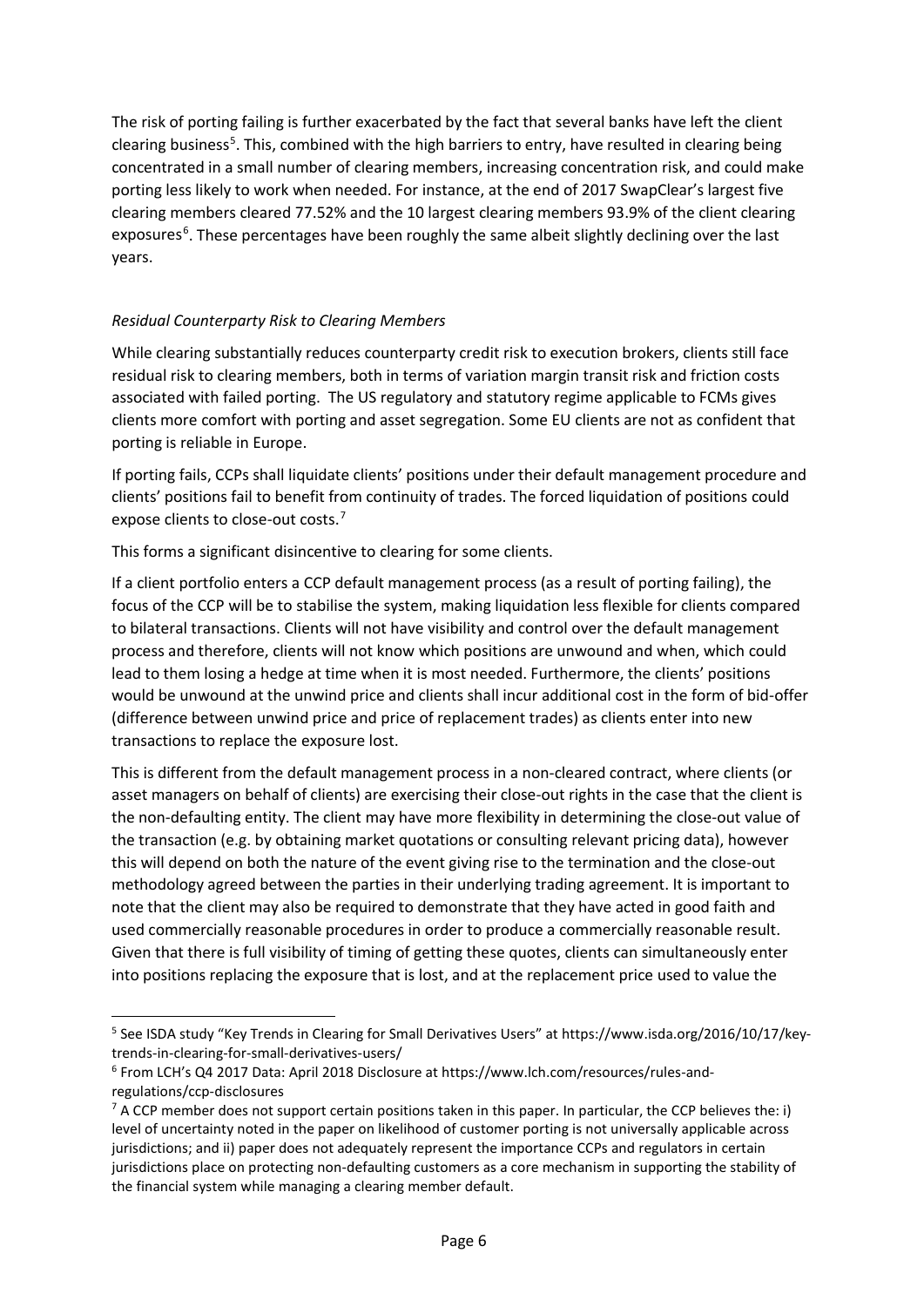portfolio. This can result in a more tailored approach to meet the needs of the non-defaulting client, with more control, visibility and valuation of positions reflecting the side of the market that mimics the cost that clients would face when replacing that exposure in the market.

Overall, the derivatives market worked well during the Lehman Brothers default for most participants, especially in the cleared space. Subsequent regulation has strengthened the market further, or will do so once phased in, for instance bilateral exchange of initial margin for uncleared derivatives.

Some clients had positive experience of managing the Lehman Brothers default as a result of the aforementioned flexibility that the non-cleared trades provide. For other clients, especially clients who were also posting one-way initial margin to the bank, the experience of Lehman Brothers for non-cleared trades were less favourable. Clients' initial margin was on Lehman Brothers' balance sheet and therefore clients had to submit unsecured claims for it in Lehman's insolvency proceedings. Some clients also experienced issues with the inability of collecting gains post default and disagreements in valuations of closed out trades.

Depending on their confidence in porting, the combination of the risk of porting failing and CCP default management can disincentivise some clients from clearing, outside of the clearing mandate.

### *Recommendations to improve the likelihood of porting*

We do not support under any circumstance a situation where clearing brokers had to guarantee porting. The biggest barrier to porting is risk appetite, which has to be managed by the clearing member at the point of time that a porting request comes in.

While porting cannot be guaranteed, we offer the following recommendations to make porting more likely, especially in stressed market situations:

- Permit the new clearing member to temporarily rely on the previous due diligence conducted by the previous clearing member, due to the fact that they are a regulated entity. A realistic timeline for subsequently conducting KYC by the accepting clearing member could be set through regulation.
- Improve the operational processes around porting to ensure there are no bottlenecks outside of the decision to take on a client that wishes to be ported.
- Temporary waiving of minimum capital requirements for the exposures of the ported clients.
- Implement an implied consent to port positions under clearing member default: In the EU all clients in an omnibus account need to approve porting. If the relationship is established with an implied consent to port then porting can be more easily achieved.

#### *Clearing Member Capacity*

Clearing member capacity is impacted by risk and cost, including bank capital requirements. Clearing member capacity is constrained by a number of factors, including:

- Credit risk appetite to the client
- Capital rules including the leverage ratio
- The risk on the client, and the risk and cost associated with introducing more risk to a CCP, for instance higher default fund contributions.

All of these factors are exacerbated for long-dated directional positions.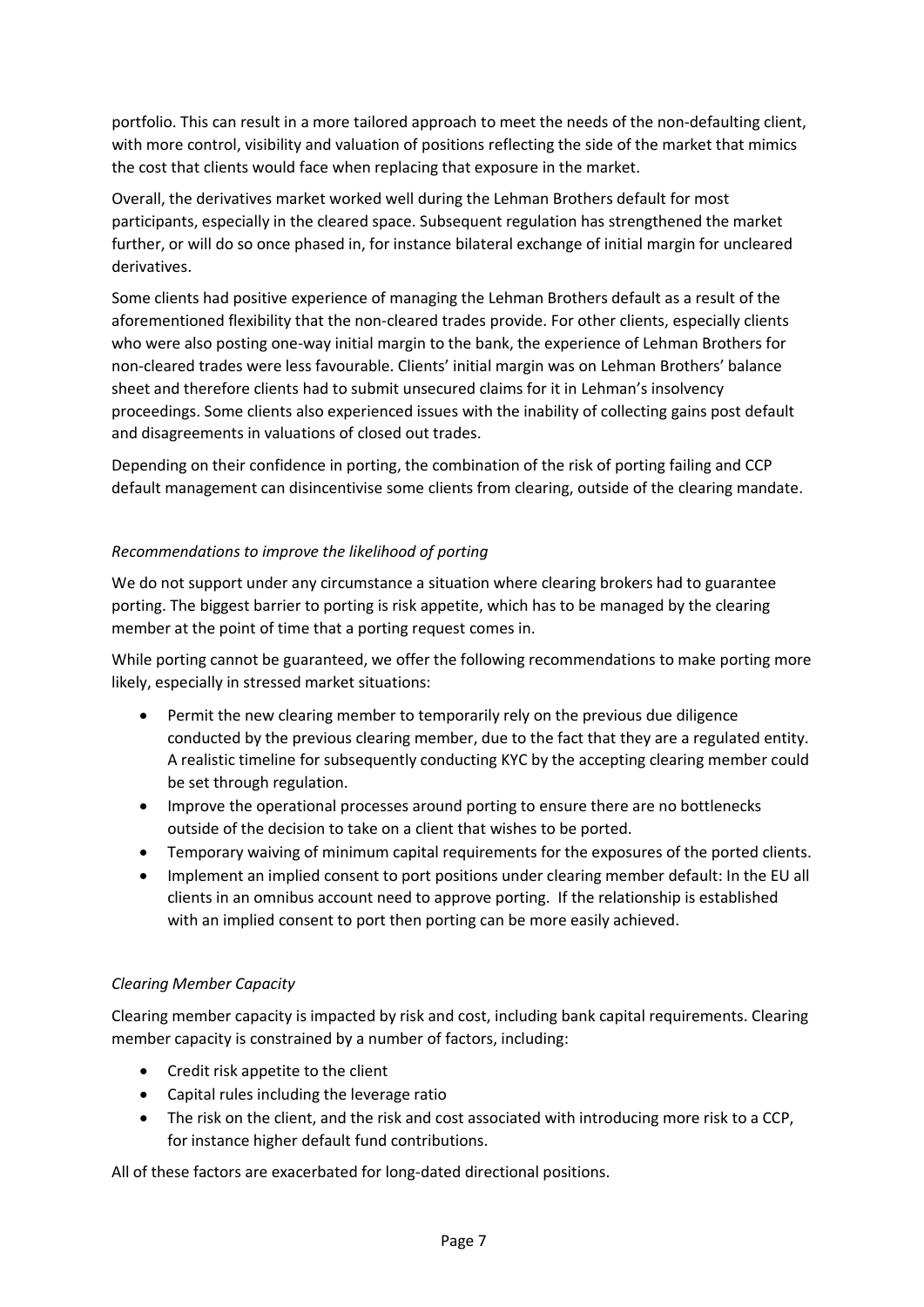These constraints often result in clearing members preferring short-term high turn-over client business over long-dated, held-to-maturity, one-directional portfolios. In some cases clearing member banks can maintain tight credit limits to be just over the current volume of clearing per client, which can significantly constrain capacity for clients.

It should also be noted that, in the EU, pension funds currently benefit from a temporary clearing exemption<sup>[8](#page-7-0)</sup>. The reason for that is the need to post variation margin in cash. This requirement would likely result in pension funds having to reduce their physical asset holdings (and therefore increase their financial solvency risk as cash is not a good matching asset for their liabilities), or increase risk by relying on the repo markets to transform the high quality government bonds into cash for posting as variation margin.

When this exemption expires, a large amount of very directional risk will be introduced to client clearing. A study by Pensions Europe and ISDA<sup>[9](#page-7-1)</sup> estimates an increase in initial margin of ca. EUR85bn (or a full range of ca. EUR 58bn to ca EUR111bn depending on varying assumptions) would be required over a number of years when European pension funds start clearing in large volumes. This is significant when compared with ca. EUR 77bn of client IM held by the three major CCPs for interest swaps.

For certain classes of counterparties the clearing mandate will be phased in only over the next few years. It is unclear if there is clearing member capacity for this additional demand for clearing.

### *Termination right provisions*

Another issue for clients are termination right provisions: clearing member agreements typically allow clearing members to terminate the service to clients upon giving some notice (usually 1-2 months). Clearing members require such clauses to be able to manage their own risk, but would not use such a clause lightly as invoking the clause would impact the client relationship significantly. Upon providing such notice, clients will need to find an alternate CM to port their positions or risk the portfolio being liquidated. In non-cleared transactions where the bank (execution broker) is committed to the life of the transaction, there are no concerns about the viability of porting and the ability of clearing brokers to exercise termination rights and clients therefore have more certainty that their trades will continue for the life of the trade than they do for cleared transactions. When combined with concerns about porting, this uncertainty may increase the risk of client transactions being liquidated and can be a potential disincentive to clear for clients.

<span id="page-7-0"></span><sup>&</sup>lt;sup>8</sup> For reference, there are many structural reasons why EU pension funds are exempt from clearing but US pension funds are not. US pension funds manage their financial solvency risk using predominantly corporate bonds, whereas EU pension funds use OTC derivatives and do not hold much cash required to post as variation margin by CCPs.

The combination of the following makes the corporate bond market a good instrument for US pension schemes to manage their financial solvency risk over OTC derivatives: (i) US pension funds have much shorter duration than EU pension funds (on average 10 years versus 20 years), (ii) US corporate bond market is broader and deeper than in EU, and (iii) US pension funds are usually driven by managing balance sheet impact which discounts liabilities on a corporate bond yield basis, whereas EU pension funds typically discount on a basis more closely linked to swaps rates.

The longer duration of EU pension funds, combined with short EU corporate bond maturities and discounting basis more similar to swap rates, leads EU pension funds to make greater use of OTC derivatives for managing financial solvency risk versus a US pension fund.

<span id="page-7-1"></span><sup>9</sup> http://www.fsb.org/wp-content/uploads/ISDA-Pensions-Europe-joint-response.pdf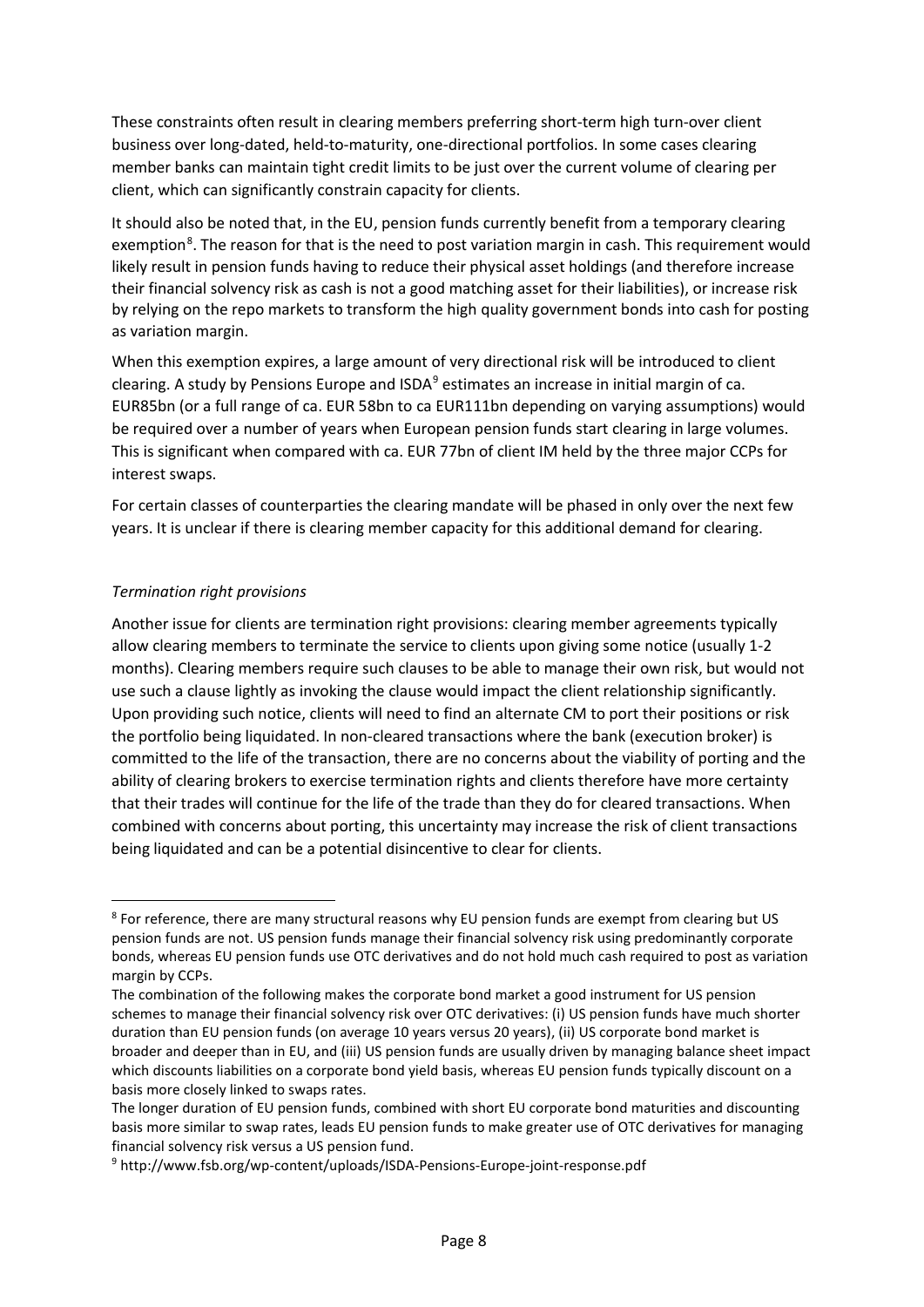Many of the risks mentioned above including increased credit risk to the clearing member and risk of porting failing upon either clearing member default or termination provisions, would be manageable if the appetite for banks to provide clearing member services would increase, such that porting can be more reliable. Ensuring the capital banks are required to hold is proportionate to the risk introduced by clearing derivatives, would incentivise banks to take on more client cleared trades and therefore increase banks' appetite for clearing member services.

#### *Fair, reasonable and non-discriminatory commercial terms' (FRAND)*

In the EU, there are also currently proposals which could inadvertently disincentivise the provision of clearing services. Under EMIR REFIT, there is a proposal to require clearing members and firms that provide clearing services (directly or indirectly) to provide them on a 'fair, reasonable and nondiscriminatory commercial terms' (FRAND) [10](#page-8-0).

In principle, ISDA agrees with the aim of the proposal which is to increase access to clearing. However, if FRAND is not interpreted in a way that allows clearing firms to be able to give due consideration to both risk and commercial factors, firms may consider that they may not be able to manage the level of risk to which they are willing to be exposed or that it may not be commercially viable to offer clearing services to all clients on the same terms. Firms currently provide clearing services to clients on the basis of clear and objective factors which are made transparent under Article 38 of EMIR. These factors mean that the terms on which a firm offers clearing services will naturally vary due to individual differences between clients (e.g. a client's credit quality) or the nature of their activity (e.g. volume of transactions and operational complexity of supporting the client). If members were required to provide clearing services to all clients on the same terms, it would disincentivise firms from providing clearing services and may ultimately reduce the availability of client clearing services in the market. This would be counterproductive to the goal of the proposal.

<span id="page-8-0"></span><sup>&</sup>lt;sup>10</sup> The EMIR REFIT legislative proposal was published by the European Commission on 4 May 2017 (2017/0090 (COD)). The legislative proposal is still progressing through the legislative process and is not yet law. https://eur-lex.europa.eu/legal-content/EN/TXT/DOC/?uri=CELEX:52017PC0208&from=EN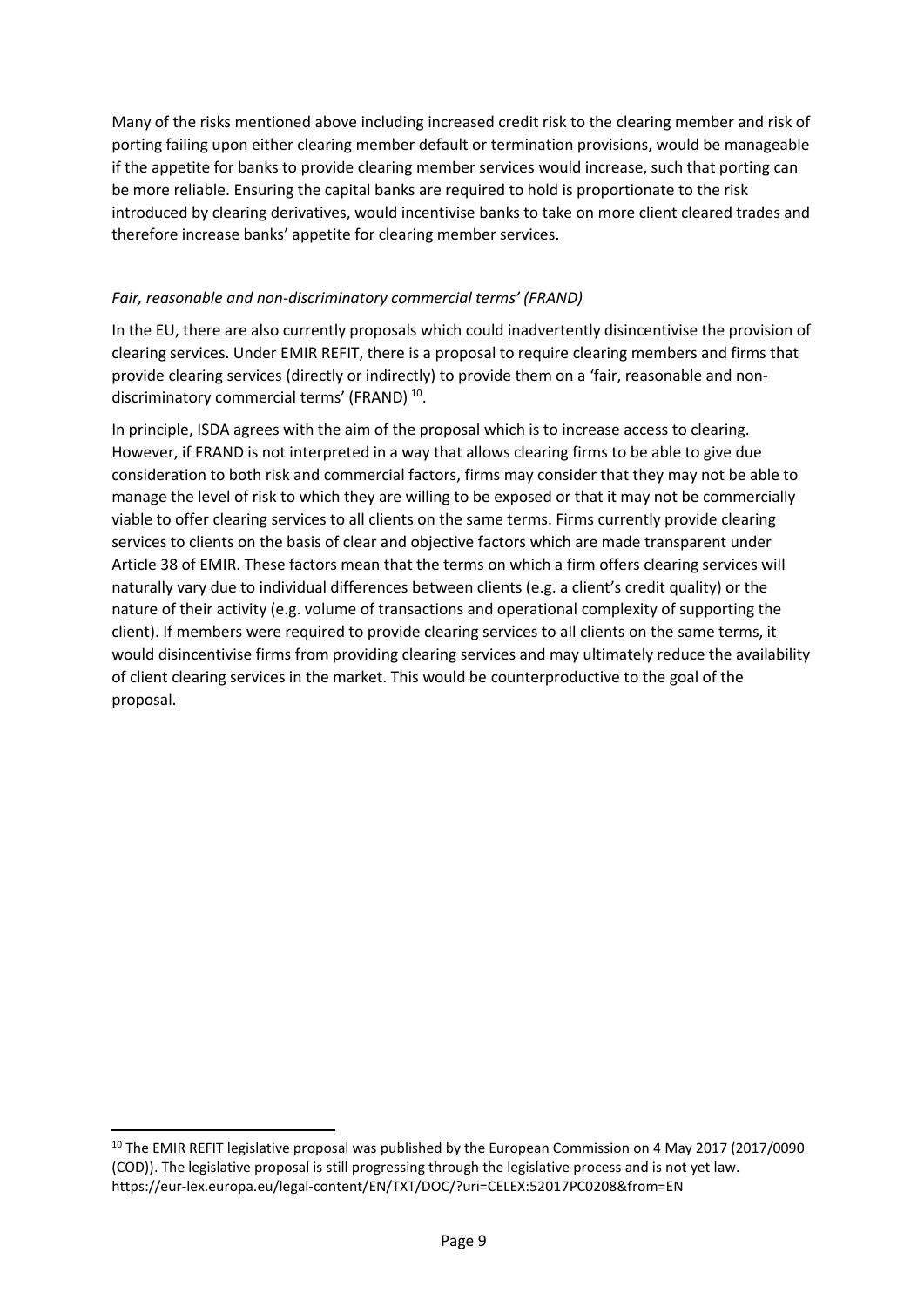### **Hybrid Clearing Models**

Many CCPs are now offering, or working on, hybrid models as alternatives to are client clearing relationships. Firms that participate in a hybrid model (Hybrid Client) usually access the CCP themselves, with some features being similar to a classic clearing member. This includes meeting access criteria such as minimum capital and credit quality, posting and receiving collateral directly and transacting directly with the CCP. As many of these hybrid clients would be unable to participate in the default management process, the hybrid clients will nominate a clearing member (agent) that posts default fund contributions and would bid in an auction on behalf of the hybrid client. In some, but not all of those models the nominated clearing member (agent) will also guarantee the performance of the hybrid client to the CCP.

Hybrid access models could mitigate some of the impediments to client clearing such as:

- *Capital –* In some models the agent would not have to guarantee transactions of the hybrid client, and posted collateral of the hybrid client could not affect the agent's balance sheet, therefore in principal these models should reduce capital requirements for both the client and the clearing member. Each model needs capital opinions to support individual capital impact analysis.
- *Porting –* Should the clearing member or agent that provides the default fund contribution for the hybrid client default or terminate its services, the hybrid client would still have to find a new alternate clearing member or agent. As the hybrid client can continue paying margin and other liabilities to the CCP, there might be more flexibility, but technically the windows for finding a new clearing member or agent that are currently available are not greater than porting windows under a traditional client clearing model. Therefore these models do not address the porting risk upon default or termination of CM services. It is hoped that future evolutions of these models would allow for a longer windows to ease some of the risk of having to find a new clearing member or agent.

However, challenges remain in realizing the benefits of the hybrid clearing model. In some models, as the hybrid client is accessing the CCP directly, the clearing member will not insulate the CCP and other clearing members from the risk of default of the hybrid client. In that case, should a hybrid client default and if its posted margin is insufficient to cover the loss, the remaining loss will have to be mutualised by all clearing members. The CCP will apply the same requirements to minimum capital, operational capabilities and credit quality as for clearing members. This means that hybrid models will only be suitable for larger clients with higher credit quality and might therefore be of limited utility for providing clearing access to the wider market.

Overall, most of these models are either in their infancy or still being developed and do not have significant volumes yet. The true cost of the operational complexity and technology costs are not fully known so the cost of opting into these models is not clear.

In the US, only a subset of FCMs is prepared to step in the role of an agent for the client under new hybrid clearing models.

Therefore, while the model can provide some improvements for certain clients, it is not a proven model yet and will prove its worth only in the future.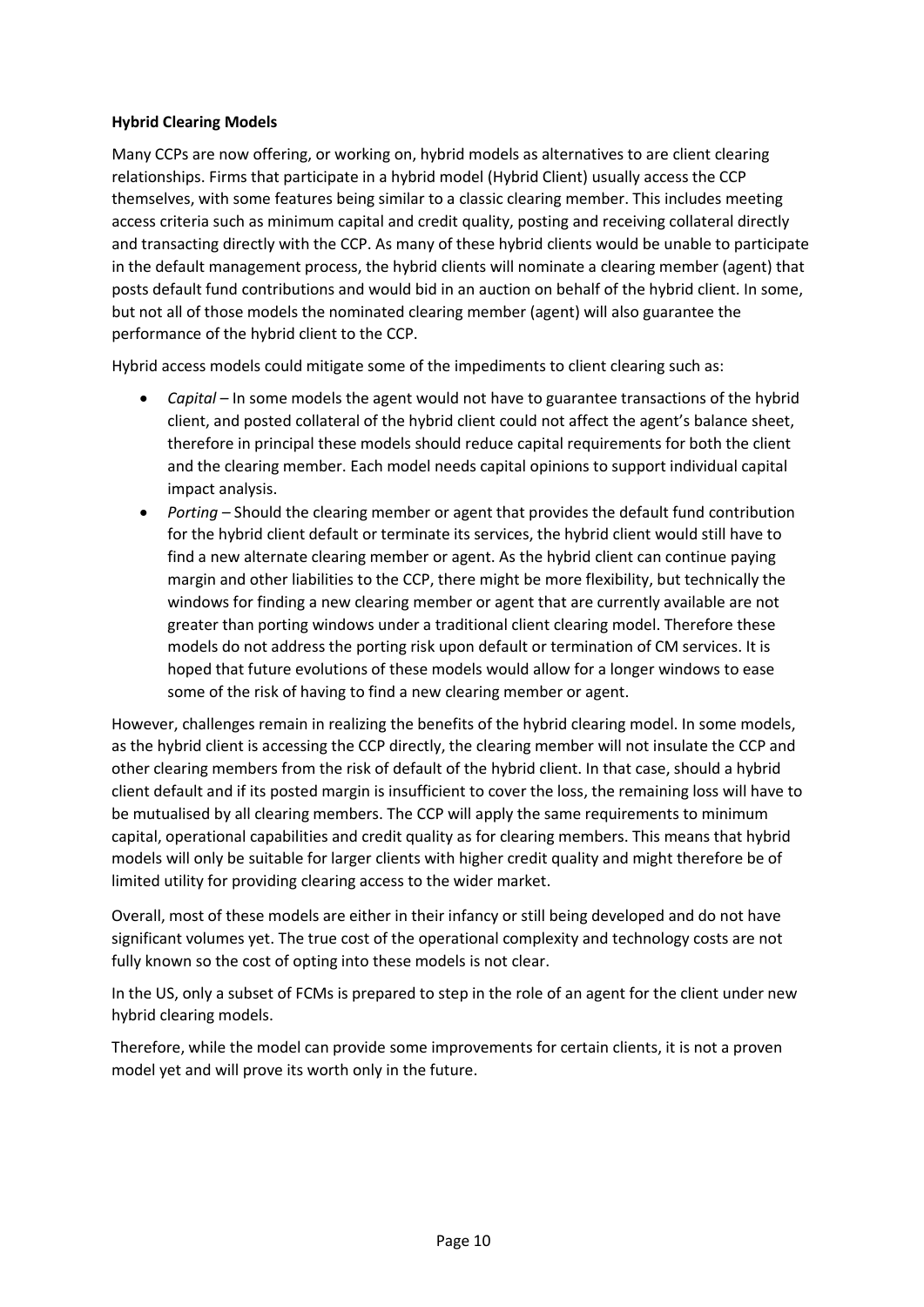#### **Indirect Clearing**

Indirect clearing is similar to client clearing, but a firm does not become client of a clearing member, but client of a firm which is itself client of a clearing member or another client. This model is particularly common for accessing listed derivatives in the futures market, but not for OTC derivatives clearing.

Indirect clearing will not solve the issues listed above in the client clearing section, but could help smaller clients. However, currently there is no known instance of indirect clearing for OTC derivatives. Unlike futures markets, net omnibus accounts are not commonly used for OTC derivatives. Under indirect clearing it is difficult to implement segregation, especially cross-border, when different laws and insolvency regimes are involved.

Without segregation of collateral at the CCP, for OTC derivatives the indirect client has counterparty and credit risk against their clearing member and the firm they use to access that clearing member to a similar extent as if the transactions were bilateral - potentially to a larger extent, as bilateral margin could be posted in a bankruptcy remote way, opposite to unsegregated cleared margin<sup>[11](#page-10-0)</sup>.

We therefore support exemptions from clearing for small firms that are not systemically important, as is currently envisaged in EMIR REFIT and CFTC Regulation  $2.0^{12}$ .

### **Cost of Clearing for Clearing Members**

Cost of clearing for clearing members consist of

- *Known costs:* being a clearing member comes with significant costs for compliance, risk management, legal and technology. When a clearing member joins a CCP, it agrees to mutualise the credit risk of its fellow clearing members. This is done by paying into a default fund (DF) that can be used when the posted margin of a defaulting clearing member is insufficient, and the requirement to post further funds (assessments) should the DF be depleted.
- *Unknown costs due to current CCP recovery & resolution proposals:* If the CCP gets into difficulty, current legislative proposals allocate a disproportionate part of recovery and resolution cost to clearing members, for instance with additional cash calls.

Clearing members pass of many of the costs onto clients, usually in terms of fees and manage any residual risk or costs beyond what has been modelled or factored in.

If the clearing member takes on additional clients, especially clients with long dated, directional portfolios, the DF contribution of the clearing member is likely to increase, driving other risks, such as being assessed for further contributions. These again are likely to be passed onto the clients making clearing more expensive for these clients.

<span id="page-10-0"></span> $11$  For futures, indirect clearing is commonly used and often required to access futures markets in other jurisdictions, and to facilitate relationships where the client faces only one broker that can then access other markets via their network of indirect brokers.

<span id="page-10-1"></span><sup>12</sup> <https://eur-lex.europa.eu/legal-content/EN/TXT/DOC/?uri=CELEX:52017PC0208&from=EN> and https://www.cftc.gov/sites/default/files/2018-04/oce\_chairman\_swapregversion2whitepaper\_042618.pdf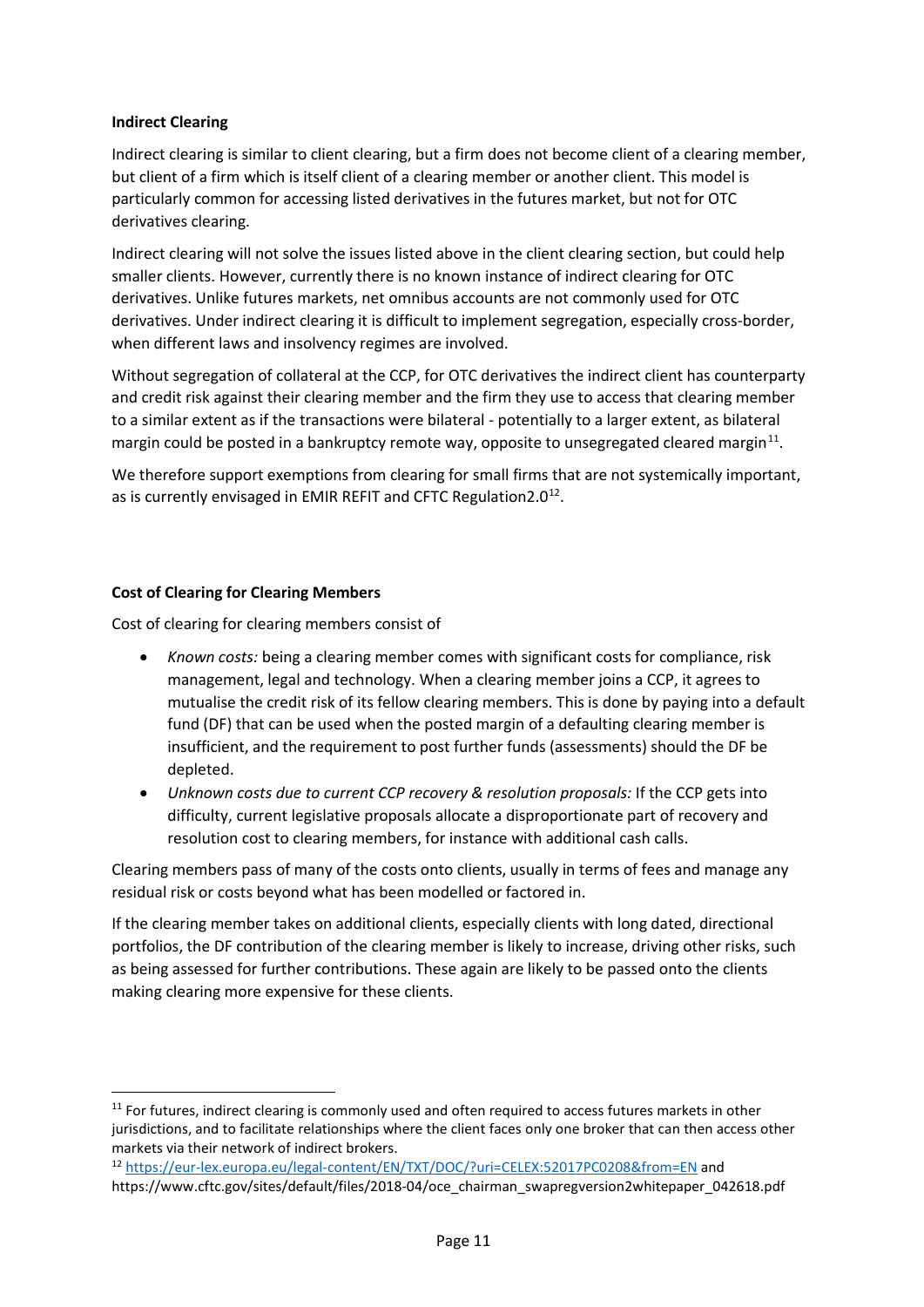With CCPs being central nodes in the derivatives clearing market, these entities have become some of the biggest credit risks in a clearing member's portfolio on nominal terms. Many clearing members have to carefully manage the exposure they take on to CCPs.

Whilst there are incentives to clear, capital rules and other regulation since the credit crisis of 2007/2008 are linked to the cost of clearing for clearing members:

- Similar capital requirements on client cleared transactions as for similar uncleared transactions, albeit reduced by the posted IM.
- Low risk weight on transactions with the CCP and on IM which is not bankruptcy remote.
- A capital requirement on DF contributions.
- Received IM for client clearing positions (that is passed on to the CCP) cannot currently be used to reduce the Exposure at Default (EAD) for those positions when calculating the Leverage Ratio.
- The client leg of cleared transactions is exempt from the CVA capital charge in the EU, but not in the US. In order to not restrict clearing member capacity further, the client leg of cleared transactions should be exempted. This would also ensure that accounting and regulatory capital for CVA are more closely aligned for cleared client transactions.
- GSIB calculations currently overstate the true exposure of CMs under both the size and complexity indicators, and

Since cleared exposures are included in the leverage ratio exposures, these also feed into the GSIB calculation under the size indicator. Therefore, lack of recognition of margin within the leverage ratio calculation also feed into the GSIB calculation. Additionally, under the complexity indicator, specifically for OTC client cleared transactions, notional is included on both CCP facing and client facing legs of the client cleared transactions, where these are cleared under the principal model. Particularly in the context of porting, this creates a significant disincentive to facilitate, due to potential for abrupt increase in two times gross notional associated with the client portfolios to be ported, which in turn could have impact on the overall GSIB score.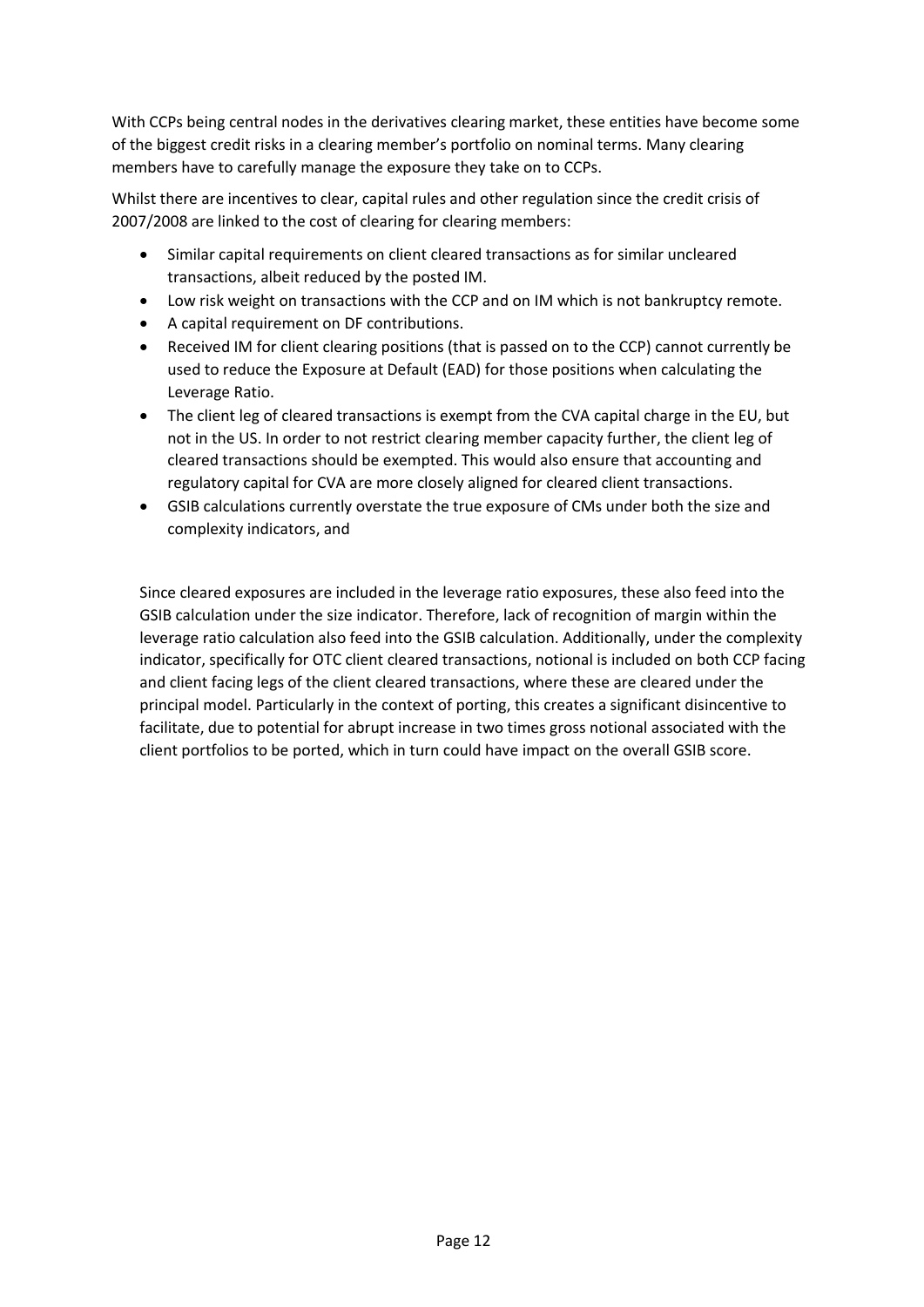# *Basel Monitoring QIS*

We have analysed the contributions of large firms to the Basel monitoring QIS as related to client clearing. This QIS focusses on the impact of new measures, like the Standardised Approach for Counterparty Credit Risk (SA-CCR) and the leverage ratio.

The most notable data point from the Basel monitoring QIS is that the leverage ratio exposure (LRE) for client cleared OTC derivatives increases significantly if initial margin cannot be recognised.

GARP and ISDA analyzed data submitted by 18 G-SIBs and internationally active banks (the Participating Banks) that conform to a worksheet created by ISDA which was based on the Basel Committee on Banking Supervision's (BCBS) current Basel III monitoring exercise template, using data as reported end-December 2017.

The BCBS conducts its monitoring exercise semi-annually to assess the "*Impact of Basel III: A global regulatory framework for more resilient banks and banking systems ("the Basel III standards"), the Basel III leverage ratio framework and disclosure requirements ("the Basel III leverage ratio framework") and Basel III: The Net Stable Funding Ratio ("Basel III NSFR standards") on Participating Banks*."[13](#page-12-0)

This ISDA and GARP QIS utilizes the data from each Participating Bank to calculate a number of ratios, which estimate the impact of SA-CCR on Potential Future Exposure (PFE), Replacement Cost (RC), Leverage Ratio Exposure (LRE), and Risk-Weighted Assets (RWAs). For the purposes of providing impacts of the leverage ratio on client cleared over-the-counter derivatives transactions to the Financial Stability Board's Derivatives Assessment Team, the study focused on assessing leverage ratio exposures calculating using SA-CCR with and without the risk-reducing benefits of initial margin.

Based on the feedback from 10 banks who shared their response in the Basel monitoring QIS, the LRE, for client clearing exposures only, and calculated under SA-CCR, increases by 109% if the exposure reducing effect of initial margin cannot be recognised, vs. the same exposure calculated under SA-CCR with recognition of the exposure reducing effect of initial margin, allowing IM to offset PFE as in the risk weighted SA-CCR (i.e. using the multiplier function).

- LRE1 (Cell J309<sup>[14](#page-12-1)</sup> in the April 2018 Basel Monitoring's "Leverage Ratio" tab) is the current leverage ratio exposure for client cleared trades calculated under SA-CCR without recognition of the exposure reducing effect of IM
- LRE2 (Cell K309 in the April 2018 Basel Monitoring's "Leverage Ratio" tab) is the current leverage ratio exposure for client cleared trades calculated under SA-CCR with recognition of the exposure reducing effect of IM
- $\bullet$  LRE1 = 2.09x LRE2

We also looked at the ratio of the LRE for client clearing exposures only, and calculated under SA-CCR if the exposure reducing effect of initial margin cannot be recognised, vs. the same exposure

<span id="page-12-0"></span><sup>&</sup>lt;sup>13</sup> For more information on the Basel III monitoring exercise, including instructions to Participating Banks and the associated data template, see https://www.bis.org/bcbs/qis/

<span id="page-12-1"></span><sup>&</sup>lt;sup>14</sup> Note that the cells referenced here contain different row numbers than the cells referenced in the GARP QIS report. This is due to some template differences—the panel used for the DAT exercise (panel 'M' of the Basel III monitoring template's 'Leverage Ratio' tab) is identical to the same panel in the ISDA SA-CCR QIS template's 'Leverage Ratio' tab, but has moved position in the spreadsheet as other elements of the ISDA SA-CCR QIS template were not.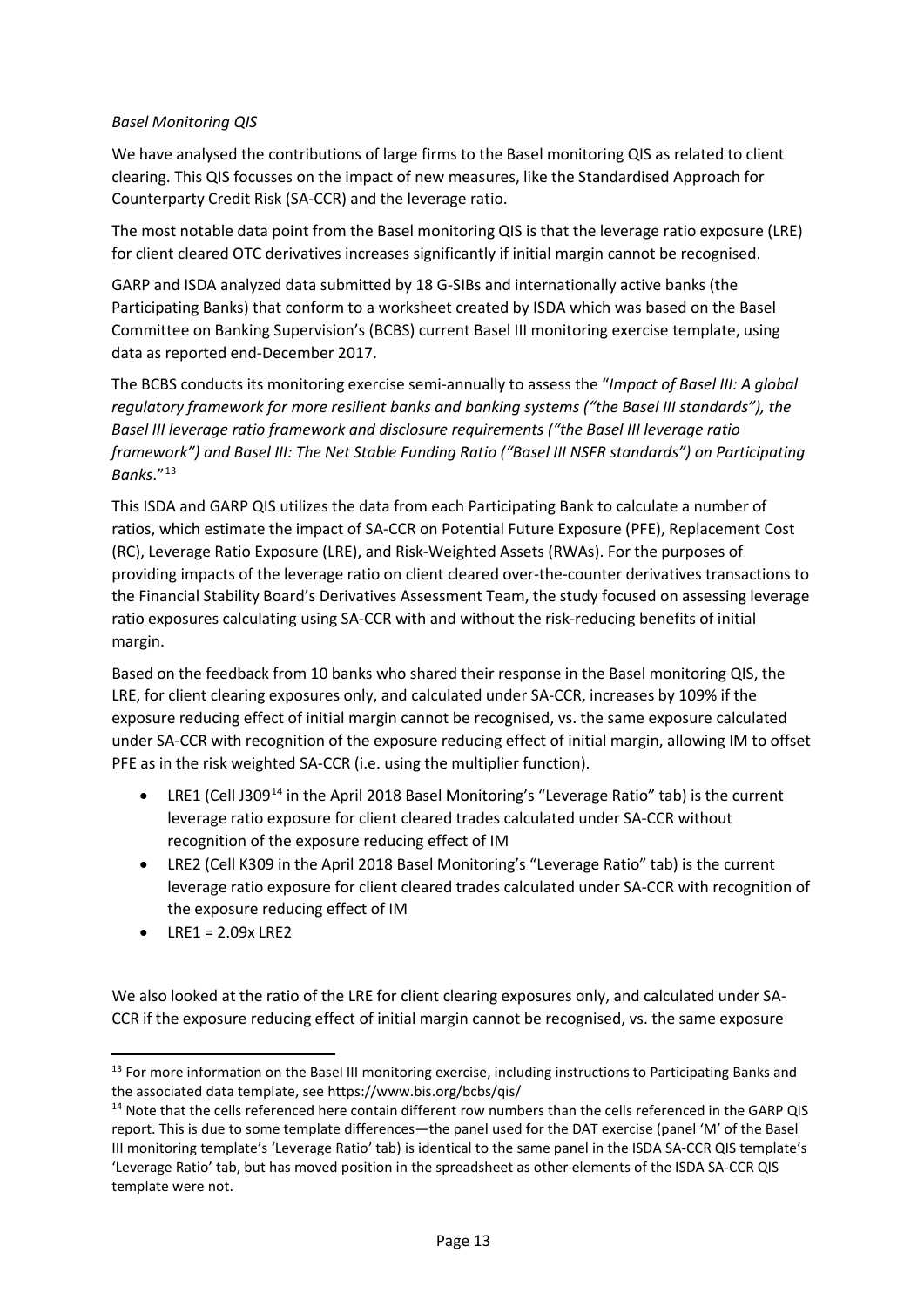calculated under SA-CCR with recognition of the exposure reducing effect of initial margin, allowing IM to offset PFE as in the risk weighted SA-CCR as before, but looked at the part of the template where these numbers are broken down by counterparty type.

We did not have sufficient responses to provide the impact on the categories

- **Banks**
- Corporates
- Insurance
- Retail
- Sovereign

We however got data for the following three counterparty types, with the same overall calculation as the overall LRE increase of 109%:

| <b>Counterparty Type</b> | <b>Cell reference</b> | <b>Increase</b> |
|--------------------------|-----------------------|-----------------|
| Investment funds         | J259 and K259         | 101.1%          |
| Asset managers           | J266 and K266         | 169.6%          |
| Pension funds            | J294and K294          | 140.4%          |

Given the headline impact of 109% increase in LRE if IM cannot be recognised under SA-CCR, we assume the other categories where we don't have data for will have a lower impact to make the overall impact of 109%. We believe this shows that clients with large, directional portfolios seem to be particularly hit by the non-recognition of the exposure reducing effect of IM when applying SA-CCR to calculate LRE. Note that the above counterparty-type numbers are a mean average based on bank responses, while the overall number is a weighted average. This is due to the number of submissions being below GARP's required threshold for being able to provide a weighted average on an aggregated and anonymized basis. We don't expect that these numbers should differ significantly from those which would have been obtained through a weighted average (for example, the difference in weighted average and mean ratios for the overall impact is 10%).

While LRE from client clearing businesses are only a small part of the overall LRE, business lines and their capital consumption are judged on a standalone basis. With client clearing being a low margin businesses, needlessly penal capital requirements will not increase the capacity of clearing members to provide client clearing services.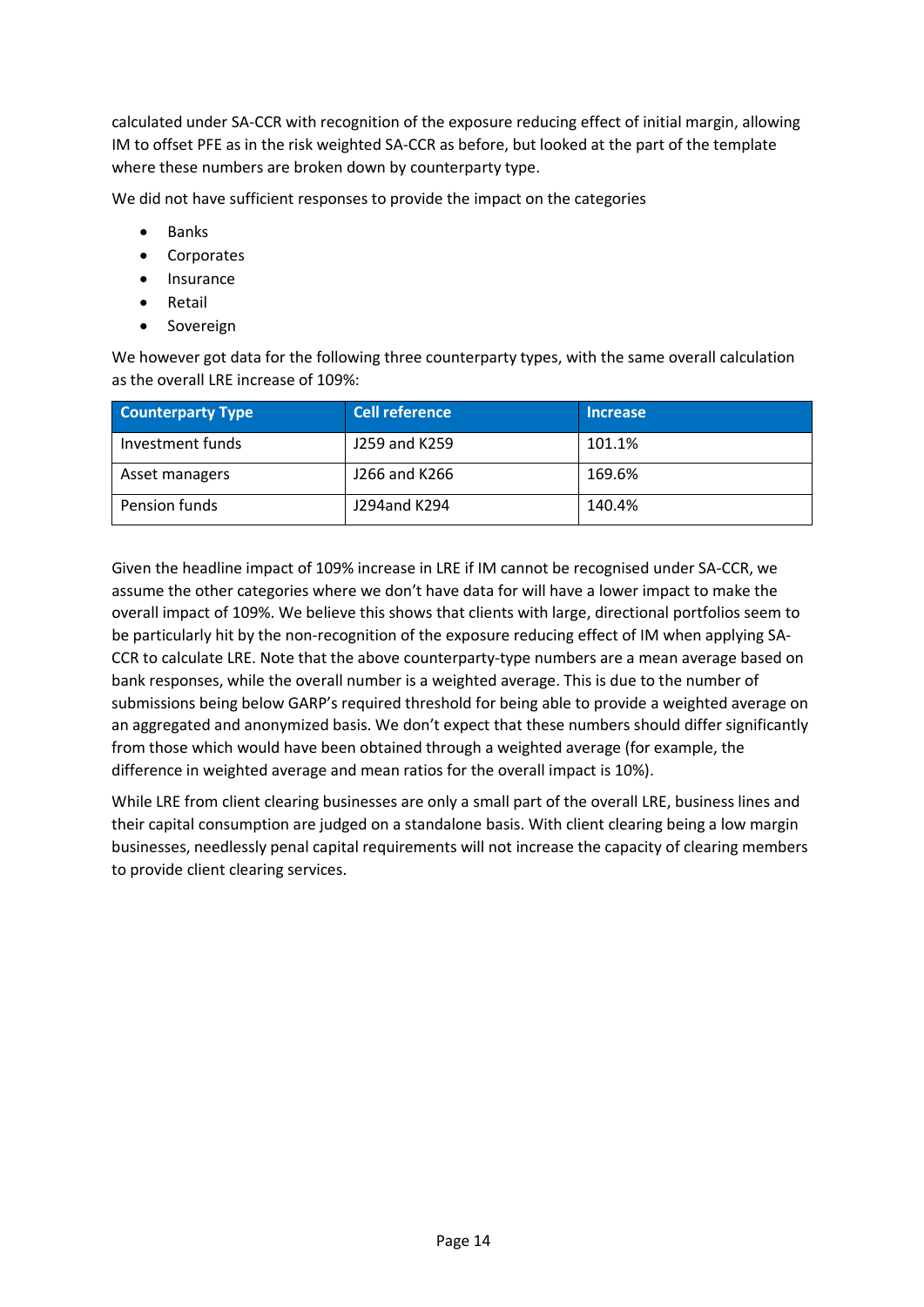### *Re-calibration of SA-CCR*

In addition to recognising IM for calculation of the LRE, we suggest that the calibration of SA-CCR should be reviewed holistically, including whether the alpha factor is appropriate.

Firstly, the alpha factor is set at 1.4 – the original value set by the Basel Committee for IMM in 2005. This calibration is based on studies dating back to 2003, and does not reflect the current market environment, in particular the shift towards increased clearing and collateralization and the larger portfolio diversification effects. In addition, the alpha factor of 1.4 was not originally designed to apply to a standardized methodology, but rather to account for model risk (including assumptions implicit in the IRB framework)<sup>[15](#page-14-0)</sup> and severe market moves that could affect the use of an internal model to calculate exposures.

Consequently, market participants strongly believe that the usage and calibration of the alpha factor should be revisited to better reflect current market and regulatory environments and considering the overall conservative calibration of the framework. In particular in the leverage ratio, application of alpha to RC should be removed completely given the on-balance sheet component should align with accounting values.

Secondly, addressing the following points<sup>[16](#page-14-1)</sup> would be required to improve the risk sensitivity of SA-CCR and align it to regulatory developments since its design:

- 1. Multiple credit support annexes (CSAs) under one qualifying master netting agreement are penalised, as SA-CCR requires banks to divide a netting set into sub-sets to align with the CSAs, thereby undermining the legal agreement, which allows net settlement in the event of default and reducing netting. This will become a bigger issue as more counterparties are phased into the uncleared margin requirements (UMR), where a UMR compliant CSA is added to the netting agreement. Simple modifications would make the treatment of multiple CSAs applied to a single netting set more consistent with the market practices. This also poses an issue in the client cleared context given a client could have trades that settledto-market (STM), e.g. equity futures, and trades that are collateralized-to-market (CTM), e.g. listed equity options.
- 2. Under SA-CCR, IM is recognized through the PFE multiplier formula, which allows a bank to reduce the aggregate add-on. This formula results in a far more conservative recognition of IM than CEM, where a dollar-for-dollar offset of PFE after haircut adjustments is allowed. Given the expected future increase in IM requirements with the phase-in of more counterparties under the uncleared margin requirements (UMR) and replacement of legacy trades with new trades, this impact is expected to grow and therefore, a more risk-sensitive recognition of IM is needed. This results in an even more conservative calibration considering that collateral recognition is already penalized through haircuts and MPOR. Moreover, the modified SA-CCR implemented for leverage ratio purposes fully omits the offset to potential future exposure provided by initial margin, including when margin is posted in a custodial account and thus cannot be leveraged by the pledge beneficiary.
- 3. SA-CCR does not allow recognition of diversification across IR hedging sets and FX hedging sets leading to overstate counterparty credit risk. In order to increase the consistency with the actual risk to which banks are exposed and to being better aligned with market practices, SA-CCR should allow for diversification across IR hedging sets and FX hedging sets.

<span id="page-14-0"></span> <sup>15</sup> See BCBS publication (https://www.bis.org/publ/bcbs116.pdf)

<span id="page-14-1"></span><sup>&</sup>lt;sup>16</sup> Please refer to https://www.isda.org/a/hTiDE/isda-sa-ccr-briefing-paper-final1.pdf for further details on the impacts deriving from a study conducted on the Basel Committee's own hypothetical portfolios.